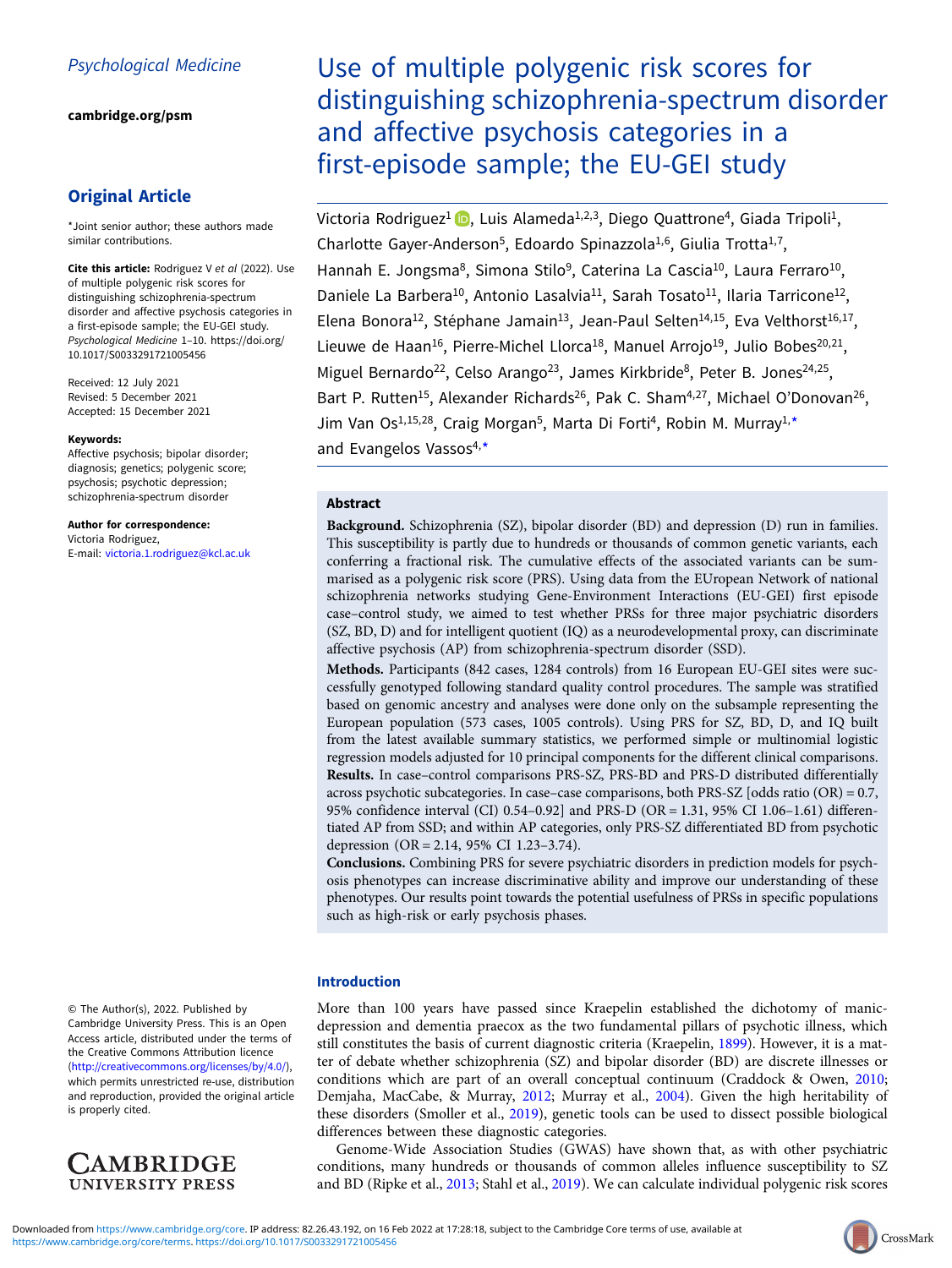(PRS) based on the summation of the carried risk of single nucleotide polymorphisms (SNPs) selected in a discovery GWAS according to their *p*-value, weighted by their effect size (Dudbridge, [2013](#page-8-0); Purcell et al., [2009](#page-8-0)). GWAS analyses of case– control samples by the Psychiatric Genomics Consortium (PGC) have estimated SNP-heritability for SZ, BD and Major Depressive Disorder (MDD) as about 22.2% (Ripke, Neale, Corvin, & Walters, [2014\)](#page-8-0), 18.2% (Stahl et al., [2019](#page-8-0)), and 8.5% (Wray et al., [2018\)](#page-9-0) respectively.

In line with the previous family and twin studies (Cardno & Owen, [2014;](#page-8-0) Cardno, Rijsdijk, Sham, Murray, & McGuffin, [2002;](#page-8-0) Craddock & Owen, [2005](#page-8-0)), GWAS findings have also supported the notion of genetic overlap among severe mental disorders. A study from the Cross-Disorder Group of PGC (Lee et al., [2019\)](#page-8-0) showed genetic correlation using common SNPs, of around 0.70 between SZ and BD, 0.34 between SZ and MDD, and 0.36 between BD and MDD.

On the other hand, some studies provide support for a link between genetic predisposition and current diagnostic categories. A study investigating diagnostic subcategories across the psychosis spectrum employing PRS-SZ and PRS-BD (Tesli et al., [2014\)](#page-8-0) provided some validation for the existence of subcategories across the SZ and BD continuum. In line with this, in a more recent study, PRS for SZ discriminated SZ from BD; and within BD cases, between those with and without psychosis (Allardyce et al., [2017](#page-7-0)). Moreover, Markota et al. (Markota et al. [2018](#page-8-0)), found that PRS-SZ seemed to be more closely related with bipolar disorder type I (BD-I) with psychotic symptoms during manic phases as compared with BD-I with psychotic symptoms during depressive episodes or those without psychosis. Taken together, these findings shed light on the genetic architecture of these severe mental disorders and support the discriminability potential of the polygenic score on diagnostic categories.

To the best of our knowledge, only one study has previously examined the relationship between different diagnostic categories by employing three polygenic scores, specifically PRS-SZ, PRS-BD and PRS-MDD (Charney et al., [2017](#page-8-0)), but only examined cases within the BD spectrum. They found a PRS-SZ gradient among affective psychotic categories, with the highest association being schizoaffective followed by BD-I and BD type II (BD-II).

Consistent evidence suggests that cognitive deficits can be considered a core feature for SZ (Green, [2006](#page-8-0)). It has been long accepted that subjects affected by SZ perform worse than those with BD on a variety of cognitive domains (Goldberg, [1999](#page-8-0); Zanelli et al., [2010](#page-9-0)), and this has been validated by a meta-analysis showing that subjects with BD show better cognitive performance than those with SZ (Krabbendam, Arts, van Os, & Aleman, [2005\)](#page-8-0). Although there remains debate over the extent to which these differences in cognition predate or follow the onset of psychosis (Trotta, Murray, & Maccabe, [2015](#page-9-0)), it is important to include genetic differences in cognitive ability and intelligence in models aiming to differentiate subgroups of patients with psychosis.

Given the above, this study aims to explore the potential of joint modelling PRS from three major mental disorders (SZ, BD, D) and intelligence quotient (IQ) for discriminating affective psychosis (AP) from schizophrenia-spectrum disorder (SSD). We built on a previous study from South London, where we have shown that PRS-SZ differentiated SZ from other psychoses (Vassos et al., [2017](#page-9-0)).

# **Methods**

# **Sample**

The present study is based on the case–control sample from the (EUropean Network of national schizophrenia networks studying Gene-Environment Interactions) EU-GEI study; a multisite incidence and case–control study of genetic and environmental determinants involved in the development of psychotic disorders (Gayer-Anderson et al., [2020\)](#page-8-0).

The baseline sample comprises a total of 2627 participants, including 1130 patients aged 18 to 64 years who were resident within the study areas and presented to the adult psychiatric services between 1 May 2010 and 1 April 2015 in 17 sites across 6 countries: England, the Netherlands, Italy, France, Spain and Brazil. All participants provided informed, written consent. Ethical approval was provided by relevant research ethics committees in each of the study sites. All data were stored anonymously.

Cases were selected if they were experiencing their first episode of psychosis (FEP) including SZ and related psychosis, BD and Major Depression Disorder with Psychotic features (MDD-P). In addition, 1497 unaffected screened controls with no lifetime psychotic disorder were also recruited in the areas served by the services with a quota sampling approach, a non-probability sampling method in which a specific subgroup is chosen in order to represent the local population. Details on recruitment of the sample are provided in online Supplementary Material; and further information about the methodology of the study is available on the EU-GEI website (<http://www.eu-gei.eu/>) and can be found in previous publications (Di Forti et al., [2019;](#page-8-0) Gayer-Anderson et al., [2020](#page-8-0); Jongsma, Gayer-Anderson, Lasalvia, Quattrone, & Mulè, [2018;](#page-8-0) Quattrone et al., [2018\)](#page-8-0).

One of the problems when using current PRS is the limited predictive power in multi-ethnic samples as they have derived from mostly European samples (Curtis, [2018](#page-8-0)). This has been shown in a previous study on FEP patients (Vassos et al., [2017](#page-9-0)), where PRS-SZ had much lower predictive power in the African ancestry population. Given the wide variance across ancestral groups, for the scope of the present study, we constrained the sample to those categorised as of European ancestry based on PCA (details provided in online Supplementary Material). Characteristics of the final sample are summarised in [Table 1](#page-3-0).

#### **Measures**

#### Socio-demographics

Socio-demographic data were collected using the Medical Research Council (MRC) Socio-demographic Schedule modified version (Mallett, Leff, Bhugra, Pang, & Zhao, [2002\)](#page-8-0), and supplemented by clinical records, with additional information on educational attainment and social functioning measured through employment, marital and living status.

#### **Diagnosis**

We used DSM-IV diagnosis(American Psychiatric Association, [1994](#page-8-0)) from interviews and mental health records utilising the Operational Criteria Checklist (OPCRIT) at baseline (McGuffin, Farmer, & Harvey, [1991](#page-8-0)) by centrally trained investigators, whose reliability was assessed throughout the study ( $\kappa$  = 0.7). These diagnoses were grouped into SSD group (codes 295.1–295.9 and 297.1– 298.9) or AP group (patients diagnosed with codes 296–296.9), which was later stratified into BD (codes 296.0–296.06 and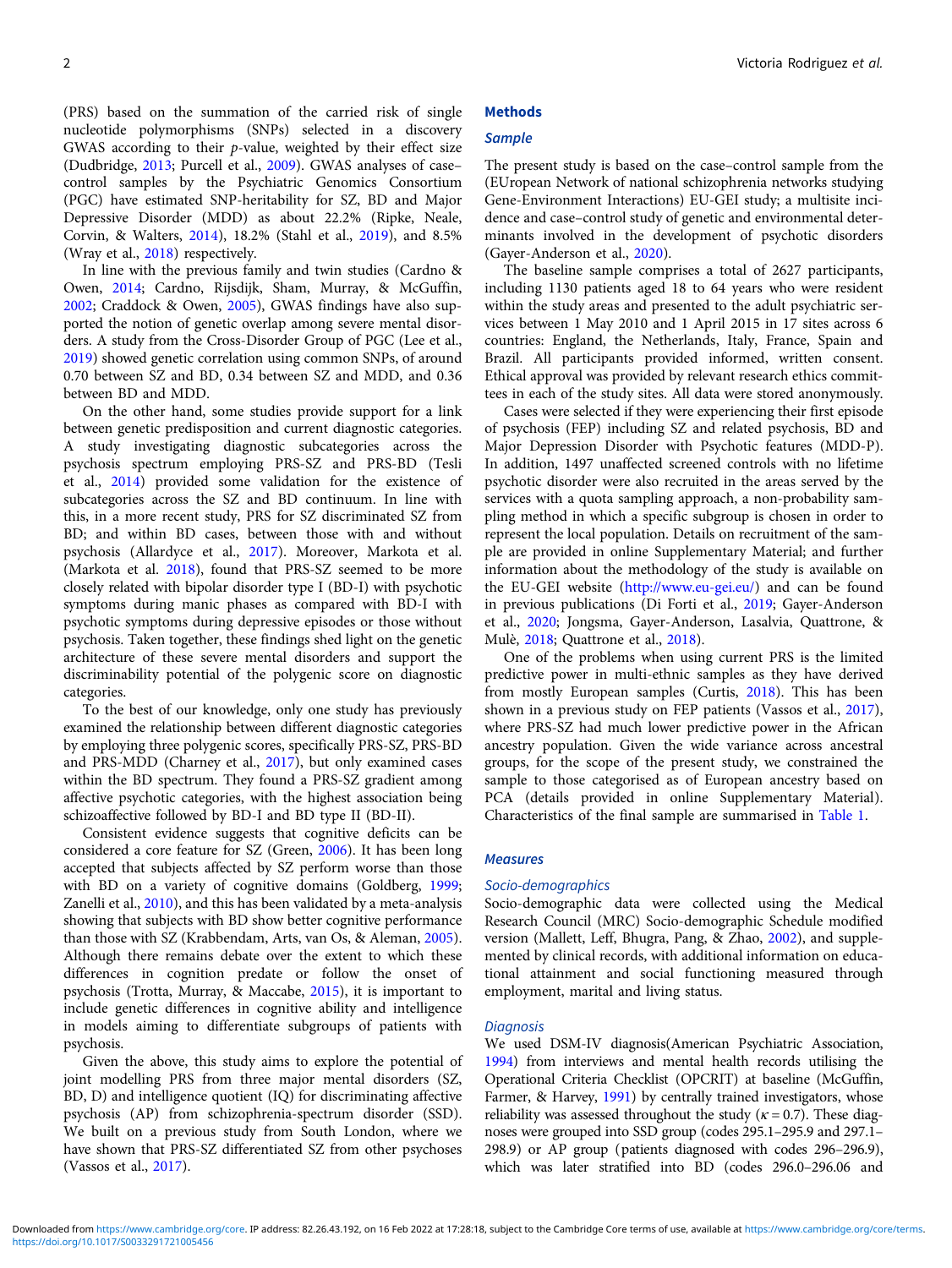296.4–296.89) and MDD with psychotic features (MDD-P, codes 296.2–296.36). For those subjects with missing information for DSM-IV output from OPCRIT, we reconverted ICD-10 diagnosis  $(n = 5)$  into DSM-IV codes; leaving eventually diagnostic data for 12 cases missing. Those who did not meet criteria from OPCRIT (i.e. undefined diagnosis) were not grouped into either of the groups ( $n = 52$ ) and were excluded from further analyses.

# Genotyping and PRS building

All participants were invited to provide a genetic sample. DNA from blood tests or saliva samples was obtained from the majority of participants at baseline (73.6% of cases and 78.5% of controls), with no sociodemographic differences observed with those without genetic data except for minor age differences (please refer to the online Supplementary section 1.7). All DNA data collected were genotyped at the Cardiff University Institute of Psychological Medicine and Clinical Neurology, using a custom Illumina HumanCoreExome-24 BeadChip genotyping array covering 570 038 genetic variants; and quality control was performed locally (details provided in online Supplementary Material).

In order to control for population stratification, a Principal Component Analysis generating 10 principal components (PC) was run on pruned variants. After quality control of genetic and clinical data, and selection of individuals of European ancestry (details provided in online Supplementary Material), the genetic analyses included 573 cases (409 SSD, 74 BD and 90 MDD-P patients) and 1005 controls.

The measure of the aggregate genetic load is based on a PRS, which is an individual quantitative risk factor calculated from the weighted summation of the odds ratios of carried risk alleles taken from a discovery sample. It is represented by the following equation (Evans, Visscher, & Wray, [2009\)](#page-8-0):

$$
PRS = \sum x_i \times \log(\text{OR}_i)
$$

where  $x$  is the number of risk alleles of each included variant  $(i)$ and OR the respective odds ratio. To build the PRSs, results from the latest available GWAS which did not include the current EU-GEI sample, were used as discovery samples. In the case of SZ and BD, these were derived from the last mega-analyses of the PGC (Ripke et al., [2014;](#page-8-0) Stahl et al., [2019](#page-8-0)). Depression PRS was built from a GWAS combining PGC, 23andMe and UK Biobank samples (Howard et al., [2019](#page-8-0); Ripke et al., [2014;](#page-8-0) Stahl et al., [2019](#page-8-0)). Finally, we further included PRS for IQ based on a large GWAS (Savage et al., [2018\)](#page-8-0). All PRS were built using PRSice soft-ware (Choi & O'Reilly, [2019\)](#page-8-0) at 10 different  $p$  value thresholds, and the selected  $p$  value threshold of 0.05 for SNP inclusion was chosen across the phenotypes on the basis of the published literature explaining the most variance in case–control analysis (Howard et al., [2019](#page-8-0); Savage et al., [2018](#page-8-0); Stahl et al., [2019;](#page-8-0) Wray et al., [2018\)](#page-9-0). Each PRS was standardised to a mean of zero and a standard deviation of 1 (Lewis & Vassos, [2017\)](#page-8-0). Variance explained in our sample at the different  $p$ -value thresholds are provided in online Supplementary Material (eFig. 1).

#### **Statistics**

### Descriptive statistics

Normality of all sociodemographic variables was assessed computing the Shapiro–Wilk normality test. The comparisons between cases and controls and between AP and SSD cases were made using chi-square, t test or Wilcoxon–Mann–Whitney tests when appropriate. Effect sizes were calculated for all the statistical tests using Cohen's d for t test and Cramer's  $V(\Phi_c)$ for chi-square. When Mann–Whitney test was used, effect sizes were calculated from z values.

#### Association analyses

We first analysed PRSs association with broad clinical groups (SSD, AP) by comparing them in cases only and also each group with controls; and in a second step, we measured the discrimination ability of PRSs between the two AP categories (BD and MDD-P) against SSD as a reference group, and then between each of the two. For this, we built a series of multinomial or simple logistic regression models in which we included the three disorder PRSs (PRS-SZ, PRS-BD, PRS-D) plus PRS-IQ as independent variables while controlling for population stratification using as confounders the first 10 PC and each sample site. Due to the inclusion of the four PRSs in the models, we adjusted the significance level as per Bonferroni's correction (Bland & Altman, [1995\)](#page-8-0) dividing 0.05 by four, with a newly established significance level at  $p < 0.0125$ . Results will be presented in OR, 95% confidence intervals (CIs) and  $p$  value. Sensitivity post-hoc analyses controlling for 20 PCs did not significantly alter the results. We conducted power calculation analyses utilising the R-package AVENGEME (Dudbridge, [2013](#page-8-0)), which allows power calculation for PRS analyses. We calculated the required  $SNP-h^2$  or fix covariance in our target sample to obtain 80% of power on each regression model and per each PRS (SZ, BD and D).

As a secondary analysis, we explored the goodness of fit of data of the joint use of PRSs. We built a series of logistic regression models to test discriminability between AP and SSD in which, starting with a baseline model including PRS-SZ and 10PCs and sites as covariates, we sequentially added another PRS at a time, in order to identify those PRS adding significant value to the discriminability between the clinical groups by comparing models through likelihood ratio test (see online Supplementary Material for more details).

#### Results

#### Socio-demographics

Socio-demographics of the case–control sample are shown in [Table 1](#page-3-0), comparing SSD ( $n = 409$ ) and AP ( $n = 164$ ) with controls  $(n = 1005)$  separately. Compared with controls, patients were younger (mean age of 31.6, S.D. = 10.91 and 32.84, S.D. = 11.56 in SSD and AP respectively; 36.9, S.D. = 13 in controls); and a greater proportion of patients with SSD were men (68%  $v$ . 47%). Both SSD and AP were less likely to have received tertiary education and consequently reported fewer total years of education than controls (around over 12.5 years in cases and around 14.7 years for controls). Generally, cases were more likely not to be in a relationship and not to live independently. More SSD patients were unemployed, but no differences between AP and controls were found. Sociodemographic differences between clinical groups are provided in online Supplementary Material (eTable 3).

#### PRS distribution in different clinical subgroups

In the direct comparison between AP and SSD, both PRS-SZ and PRS-D were significantly associated with these diagnoses but in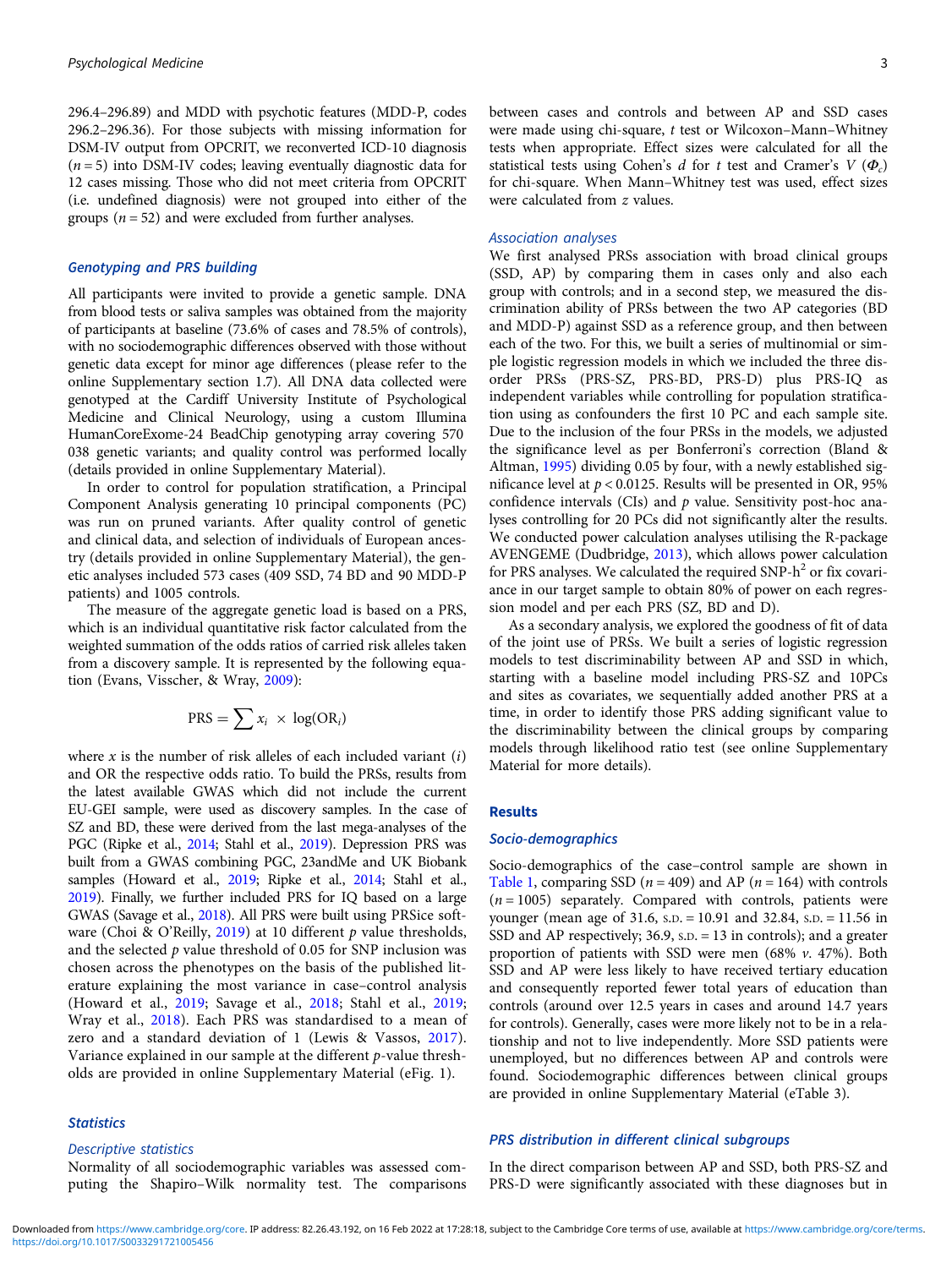<span id="page-3-0"></span>

| Descriptive at baseline | Number (%)/Mean (s.p.)                       |               | <b>Statistics</b>  |                                  | Number (%)/Mean (s.p.) | <b>Statistics</b> |         |
|-------------------------|----------------------------------------------|---------------|--------------------|----------------------------------|------------------------|-------------------|---------|
| Control<br>$n = 1005$   | Schizophrenia-spectrum disorder<br>$n = 409$ | Tests (df)    | $p$ value          | Affective psychosis<br>$n = 164$ | Tests (df)             | $p$ value         |         |
| Gender                  |                                              |               | $X^2$ (1) = 50.54  | < 0.001                          |                        | $X^2$ (1) = 0.67  | 0.413   |
| Male                    | 474 (47.2)                                   | 278 (68)      |                    |                                  | 83 (50.6)              |                   |         |
| Female                  | 531 (52.8)                                   | 131 (32)      |                    |                                  | 81 (49.4)              |                   |         |
| Age (years)             | 36.9(13)                                     | 31.63 (10.92) | $Z = 7.21$         | < 0.001                          | 32.84 (11.56)          | $Z = -3.76$       | < 0.001 |
| Ever used Cannabis      |                                              |               | $X^2$ (1) = 40.26  | < 0.001                          |                        | $X^2$ (1) = 15.9  | < 0.001 |
| No                      | 528 (53)                                     | 136 (34.2)    |                    |                                  | 58 (36)                |                   |         |
| Yes                     | 469 (47)                                     | 262 (65.8)    |                    | < 0.001                          | 103 (64)               |                   |         |
| <b>Education level</b>  |                                              |               | $X^2$ (2) = 81.22  |                                  |                        |                   |         |
| No qualification        | 40(4)                                        | 65(16.1)      |                    |                                  | 25(15.3)               | $X^2$ (2) = 51.64 | < 0.001 |
| School education        | 416 (41.5)                                   | 197 (48.6)    |                    |                                  | 87 (53.4)              |                   |         |
| Tertiary education      | 546 (54.5)                                   | 143 (35.3)    |                    | < 0.001                          | 51(31.3)               |                   | < 0.001 |
| Years in education      | 14.69 (4.19)                                 | 12.94 (4.12)  | $Z = 7.07$         |                                  | 12.58 (3.84)           | $Z = 5.92$        |         |
| Social functioning      |                                              |               |                    |                                  |                        |                   |         |
| Employment status       |                                              |               | $X^2$ (1) = 25.26  | < 0.001                          | 79 (58.5)              | $X^2$ (1) = 0.48  | 0.487   |
| Employed                | 615 (61.6)                                   | 141 (45.5)    |                    |                                  | 56 (41.5)              |                   |         |
| Unemployed              | 383 (38.4)                                   | 169 (54.5)    |                    |                                  |                        |                   | 0.001   |
| Marital status          |                                              |               | $X^2$ (1) = 126.23 | < 0.001                          |                        | $X^2$ (1) = 11.42 |         |
| Steady relationship     | 626 (62.4)                                   | 105 (28.3)    |                    |                                  | 74 (48.1)              |                   |         |
| No relationship         | 378 (37.7)                                   | 266 (71.7)    |                    |                                  | 80 (52)                |                   | 0.001   |
| Living arrangements     |                                              |               | $X^2$ (1) = 96.98  | < 0.001                          |                        | $X^2$ (1) = 11.85 |         |
| Independent living      | 683 (68.5)                                   | 119 (37.5)    |                    |                                  | 73 (53.7)              |                   |         |
| No independent living   | 314 (31.5)                                   | 198 (62.5)    |                    |                                  | 63 (46.3)              |                   |         |

S.D., standard deviation; df, degrees of freedom.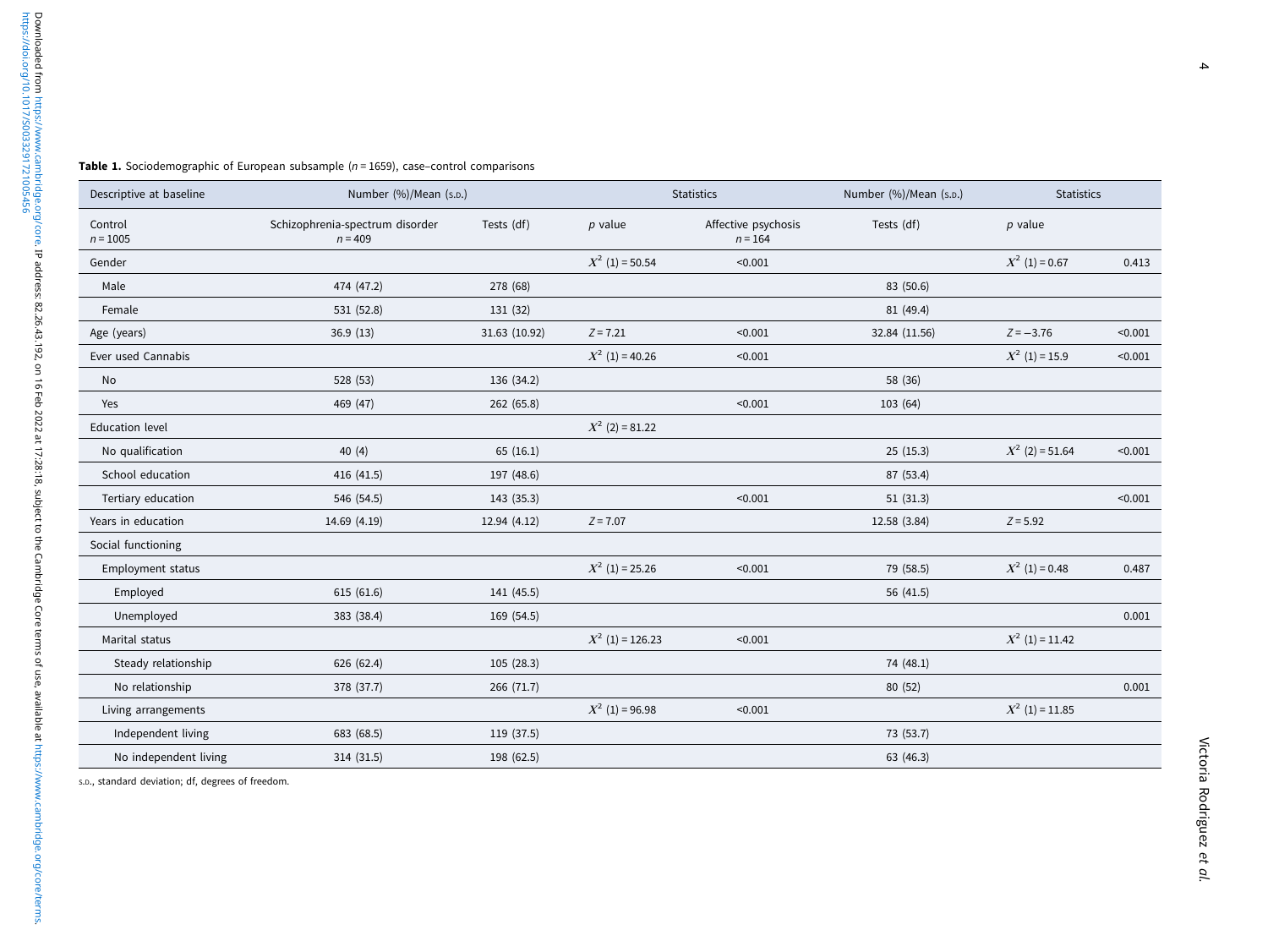opposite directions [\(Fig. 1](#page-5-0)*a*). Whereas PRS-D (OR = 1.31, 95% CI 1.06–1.61,  $p = 0.011$ ) was associated with increased risk of AP compared with SSD, the opposite was observed for PRS-SZ  $(OR = 0.7, 95\% \text{ CI } 0.54 - 0.92, p = 0.010)$ . Hence, individuals with high PRS-SZ and low PRS-D have more chances of receiving a diagnosis of SSD, while low PRS-SZ and high PRS-D increases the chances of AP.

Regarding case–control comparisons with clinical subgroups, the first multinomial logistic regression showed that higher scores on both PRS-SZ and PRS-BD were associated with SSD (OR = 1.87, 95% CI 1.57–2.2, p < 0.001 and OR = 1.34, 95% CI 1.15– 1.57,  $p < 0.001$  respectively), whereas positive associations with AP were found for PRS-BD and PRS-D (OR = 1.35, 95% CI 1.09–1.67,  $p = 0.006$  and OR = 1.37, 95% CI 1.14–1.64,  $p = 0.001$ respectively). These effects are shown in [Fig. 1](#page-5-0)a with additional details given in online Supplementary Material (eTable 4 and eFig. 2).

## PRS distribution between diagnostic categories within psychosis

In the second multinomial logistic regression, we tested whether PRSs could differentiate the two diagnostic categories included in AP (BD and MDD-P) from the broad group of SSD. As shown in [Fig. 1](#page-5-0)b, no PRS was able to distinguish BD when compared with SSD. Nonetheless, the patterns for SSD and MDD-P diagnoses followed those observed above for SSD and broader AP comparisons. Thus, SSD and MDD-P diagnoses were differentiated by both PRS-SZ (OR = 0.52, 95% CI 0.37-0.74,  $p =$ 0.011) and PRS-D (OR = 1.49, 95% CI 1.14–1.94,  $p = 0.003$ ) in the opposite direction. Further details are given in the online Supplementary Material (eTable 5).

When running simple logistic regression for discriminability between BD and MDD-P, only PRS-SZ could discriminate people diagnosed with BD from those diagnosed with MDD-P (OR = 2.14, 95% CI 1.23-3.74,  $p = 0.007$ ) showing a positive association with the former.

# Fitting the model optimising PRS for SSD and AP discrimination

In order to test which combination of PRSs better-differentiated SSD and AP as our main outcome, we built a series of regression models starting with a baseline model including PRS-SZ with covariates and sequentially adding the other three PRSs variables, once at a time. The best-fitting data as per likelihood ratio test was by adding PRS-D to the model  $(\Delta \chi^2(1) = 6.74, p = 0.0094)$ when compared with a model using only PRS-SZ. No further addition of PRS-BD or PRS-IQ improved the discrimination between clinical categories. Further details are provided in online Supplementary Material (eFig. 4). Based on these results, we plotted the distribution of standardised residuals of PRS-SZ and PRS-D, adjusting for 10 PCs, across the subgroups of SSD and AP ([Fig. 2](#page-6-0)).

#### **Discussion**

To the best of our knowledge, this is the largest multisite international case–control study to examine joint polygenic associations with specific diagnostic categories in FEP patients. Our study provides evidence to support an inverse gradient of PRS-SZ and PRS-D across diagnostic categories in the psychosis

spectrum. Results also show a discriminability potential to distinguish the SSD from AP, especially from psychotic depression. No PRS was able to distinguish BD from SSD in this sample, while PRS-SZ was the only predictor that distinguished BD from psychotic depression (MDD-P). Moreover, we found that combining PRS for different disorders improves the prediction model for psychosis-related phenotypes.

#### Interpretation of findings and comparison with other studies

The observed PRS-SZ associations which followed a gradient from SSD to AP categories (SSD > BD > MDD-P), are in line with the notion of a psychosis continuum across psychosis diagnostic categories and the observed genetic overlap between disorders (Cardno & Owen, [2014](#page-8-0)). Other studies have previously shown a similar PRS-SZ gradient  $(SZ > BD$  type I > BD type II) (Allardyce et al., [2017;](#page-7-0) Charney et al., [2017\)](#page-8-0). However, PRS-SZ could not differentiate MDD-P from controls in our study. In a recent study, PRS-SZ seemed to be specially associated with those presenting psychotic features in the mania phase when compared with the depressive pole (Markota et al., [2018](#page-8-0)), which could explain our lack of association with MDD-P.

Previous research showed evidence of PRS for major depression (MDD) discriminated cases with depression from controls (Wray et al., [2018\)](#page-9-0). Moreover, PRS for MDD failed to identify diagnostic subtypes in some case-only comparisons in BD (Charney et al., [2017\)](#page-8-0), but seemed to be significantly associated with schizoaffective disorder depressed subtype when compared with SZ cases (Dennison et al., [2020\)](#page-8-0). In our study, PRS-D differentiated psychotic depression from both controls and SSD, showing similar effect sizes as PRS-SZ in opposite direction. The discriminability potential of PRS-D in our sample may be due to the increased variance explained when selecting more severe patients with MDD (Verduijn et al., [2017](#page-9-0)) – only with psychotic features in our case -; the use of more powerful PRS-D built from PGC, UK Biobank, and 23andMe data (Howard et al., [2019\)](#page-8-0); or that psychotic depression may be phenomenologically different to MDD without psychosis.

In relation to our main aim (i.e. whether we could use PRSs in order to distinguish between affective v. schizophrenia spectrum disorder subgroups), both PRS-SZ and PRS-D differentiated global AP from SSD, and psychotic depression from SSD. Nonetheless, when trying to differentiate BD from SSD, all PRSs failed to differentiate between them. This could be partly an artefact of the observed diagnostic instability in FEP; or be due to the fact that PRS-BD and PRS-D were underpowered for such analyses (more details in online Supplementary Material); but it is also plausible that this reflects the large genetic correlation between the two disorders, that may only be present to a lesser extent in depressive patients with psychotic features. Indeed, with over 80% power, PRS-SZ was able to distinguish BD from MDD-P, supporting the notion of lower common genetic liability for SZ in those suffering with psychotic depression than in those with BD, in line with the literature (Cross-Disorder Group of the Psychiatric Genomics Consortium et al., [2013](#page-8-0)).

Our results are in line with a recently observed differentiation between psychotic disorders by using an aggregated genetic score based on family correlation (Kendler, Ohlsson, Sundquist, & Sundquist, [2021](#page-8-0)) and shed new light on the existence of yet unclear and blurred genetic boundaries between current diagnosis categories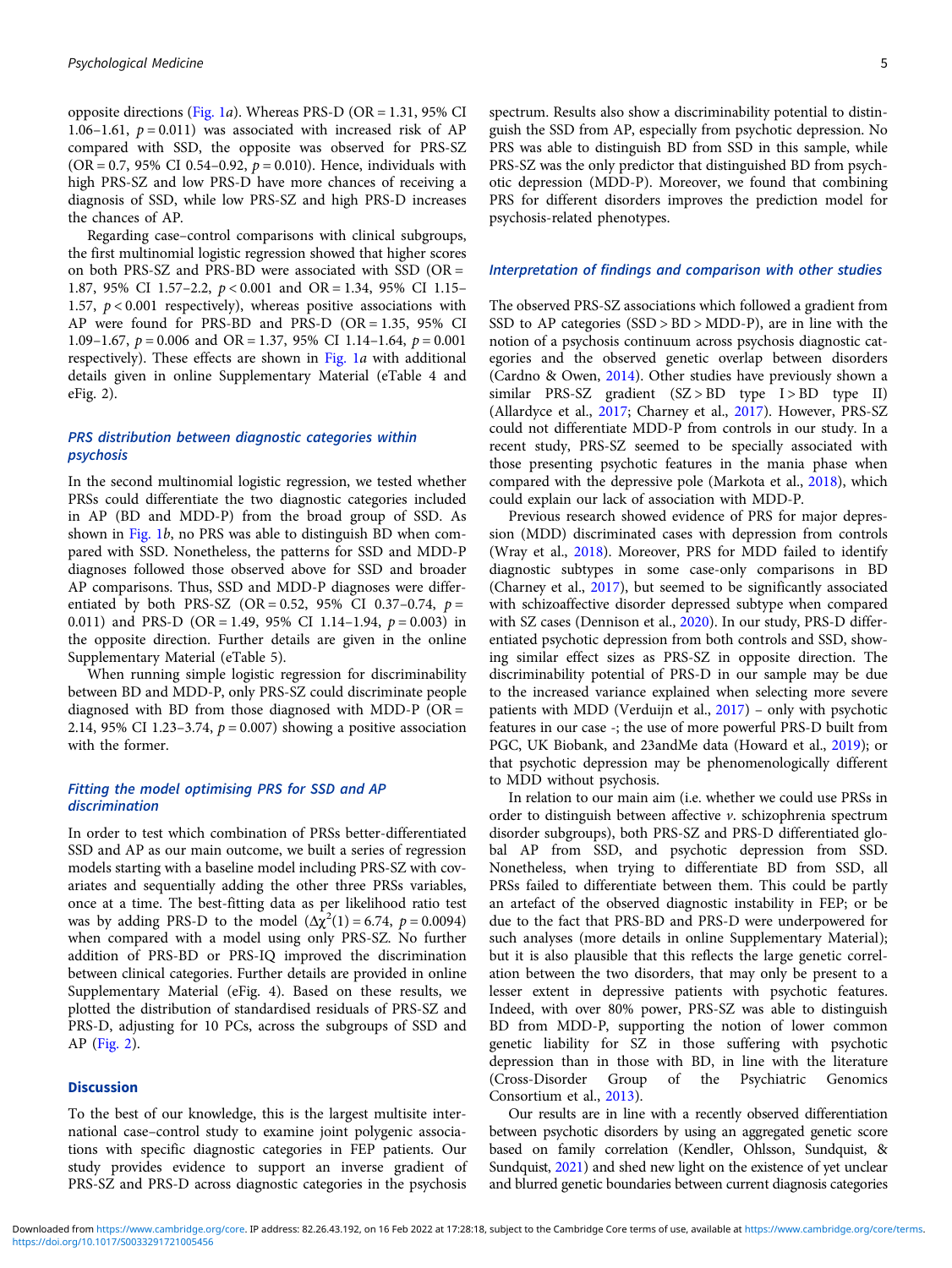<span id="page-5-0"></span>

Fig. 1. PRS performance for identifying clinical subgroups and categories based on DSM4 OPCRIT. Results in OR (odds ratio) based on multivariate models with all PRSs alongside 10PCs and sites as covariates. SZ, schizophrenia; BD, bipolar disorder; D, depression; IQ, intelligence quotient; SSD, schizophrenia-spectrum disorder (n = 409); AP, affective psychosis (n = 164); BD, bipolar disorder (n = 74); MDD-P, psychotic depression (n = 90). \*p < 0.0125, \*\*p < 0.001.

in their psychotic manifestation. Beyond the evidence of a gradient for risk of psychosis associated with PRS-SZ from SSD to the AP group, we could also observe an inverse gradient in the case of PRS-D. This allows the conceptualisation of a model in which the genetic vulnerability of psychotic disorders is distributed across a multidimensional continuum with SSD at one end, BD in the middle and MDD-P at the other extreme [\(Fig. 3\)](#page-7-0). Among these groups, only the categories in the extremes were able to be differentiated by current polygenic scores. Further studies with larger samples or when the predictive power by PRSs increase, will allow further discrimination between categories, for example between SZ and BD or between BD and psychotic depression.

We failed to observe differences in PRS-IQ distribution, with effect sizes almost identical across clinical groups. Among AP, BD has been more widely compared with SZ as the paradigm disorder within SSD. We know from previous studies that patients with BD tend to present less cognitive impairment than those with SZ (Demjaha et al., [2017](#page-8-0); Murray et al., [2004\)](#page-8-0), but this difference seems to be less clear between SZ and BD patients with a history of psychotic symptoms (Hill, Harris, Herbener, Pavuluri, & Sweeney, [2007](#page-8-0)). Indeed, and in line with this, PRS-IQ showed no statistically significant differences within the case-only comparisons. However, the lack of discriminability potential of PRS-IQ would also be expected under the consideration that some cognitive changes are due to factors associated with the prodromal phase, the onset of the disorder or its treatment, rather than purely being neurodevelopmental, which is yet to be established.

These results should be interpreted in the context of some limitations. First, the number of patients with psychotic depression and BD was relatively small which could have led to low power in analyses comparing these groups and possibly contributing to the lack of association between those categories and most PRS variables. Furthermore, comparisons between models are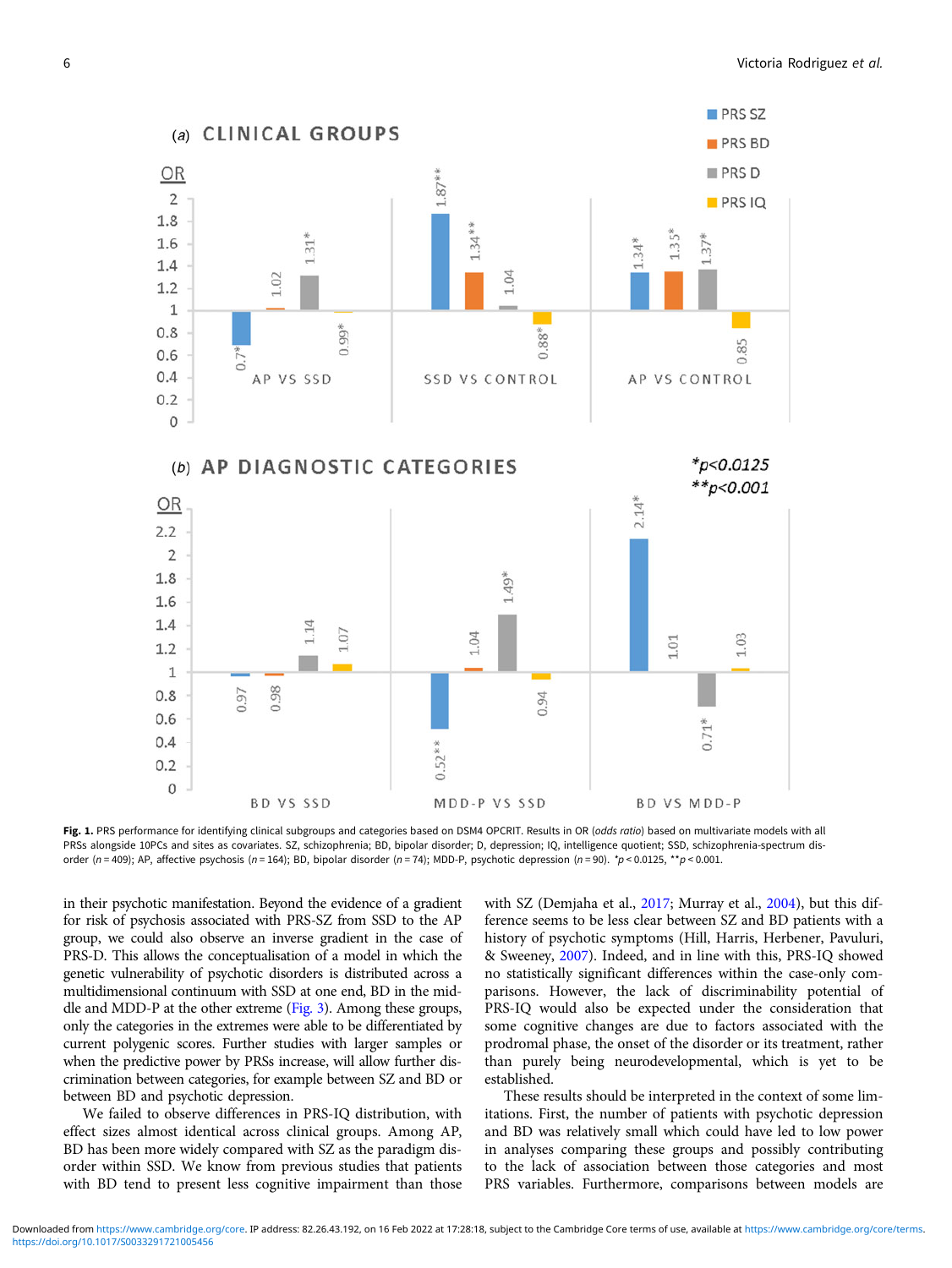<span id="page-6-0"></span>



Fig. 2. PRS-SZ and PRS-D distribution in cases with SSD and AP diagnosis. Scatterplot and density distributions of PRS-SZ and PRS-D in AP and SSD. Polygenic scores presented as z-score after adjustment for principal components and sites. Higher PRS-SZ increases the chances of SSD, while higher PRS-D increases the chances on affective psychosis.

also limited by the different discriminative power of each PRS (PRS-SZ is currently more powerful than PRS-BD and PRS-D). Indeed, post-hoc power calculations of the employed PRS suggest over 80% power only for PRS-SZ (more detail information in online Supplementary Material). These prediction models are expected to improve as bigger discovery samples are available for the affective psychotic categories and as we increase the size of our training sample. With FEP samples there are two main limitations to consider. One relates with the previously noted lower liability explained by PRS in incident samples (Meier et al., [2016\)](#page-8-0), suggesting that part of the captured effect of SNPs is on the deteriorative course of illness, which may have implied type II error in our sample based on the FEP. The second limitation to consider refers to the changeability of diagnoses. As shown in some studies, shifts in diagnoses occur with a predominant direction from AP to SSD in a frequency of around 14–29% after 2 years (Schwartz et al., [2000;](#page-8-0) Veen et al., [2004\)](#page-9-0). Moreover, it should be noted that all of our patients presented with psychosis, which could have enhanced the observed genetic overlap and prevented finding more clear differences between groups, and which make these results not generalisable to those BD or MDD without psychosis. Finally, all analyses were performed in the people of European ancestry population, which limits the generalisability of the findings in other populations. However, the fact that this is a multicentre well-characterised sample of FEP, allows it to have generalisability within Caucasian European populations.

Overall, this study provides support for the presence of a genetic psychosis continuum (shown by the ability of PRS-SZ to differentiate most case groups from controls following a gradient across categories). Nonetheless, we also observed genetic differences between clinical categories, with schizophrenia spectrum disorders at one end and psychotic depression at the other

when looking at genetic loading for SZ and D. This study also shows that combining PRSs for different disorders in a prediction model of psychosis related phenotypes improve our prediction models while contributing to our understanding of the biological underpinnings of these phenotypes. Despite not yet clinically applicable at an individual level, this study points towards the potential usefulness as a research tool in specific populations such as high-risk or early psychosis phases, where it may help to suggest different therapeutic approaches (i.e antidepressant v. antipsychotic) or to anticipate prognosis. However, further work is needed to explore if PRS have synergistic effects with environmental exposures before combining all the risk factors into a single prediction model.

Financial support. This work was supported by funding from the European Community's Seventh Framework Programme under grant agreement No. HEALTH-F2-2010-241909 (Project EU-GEI). VR was funded by a PhD scholarship supported by Lord Leverhulme's Charitable Trust and the Velvet Foundation. EV is funded by the National Institute for Health Research (NIHR) Maudsley Biomedical Research Centre at South London and Maudsley NHS Foundation Trust and King's College London. The views expressed are those of the author(s) and not necessarily those of the NHS, the NIHR or the Department of Health and Social Care. CA was supported by the Spanish Ministry of Science and Innovation; Instituto de Salud Carlos III (SAM16PE07CP1, PI16/02012, PI19/024), co-financed by ERDF Funds from the European Commission, 'A way of making Europe', CIBERSAM. Madrid Regional Government (B2017/BMD-3740 AGES-CM-2), Fundación Familia Alonso and Fundación Alicia Koplowitz. MB was supported by the Ministry od Economy and Competitivity (PI08/0208; PI11/00325; PI14/00612), Instituto de Salud Carlos III – ERDF Funds from the European Commission, 'A way of making Europe', CIBERSAM, by the CERCA Programme/Generalitat de Catalunya and Secretaria d'Universitats i Recerca del Departament d'Economia I Coneixement (2017SGR1355). Departament de Salut de la Generalitat de Catalunya, en la convocatoria corresponent a l'any 2017 de concessió de subvencions del PERIS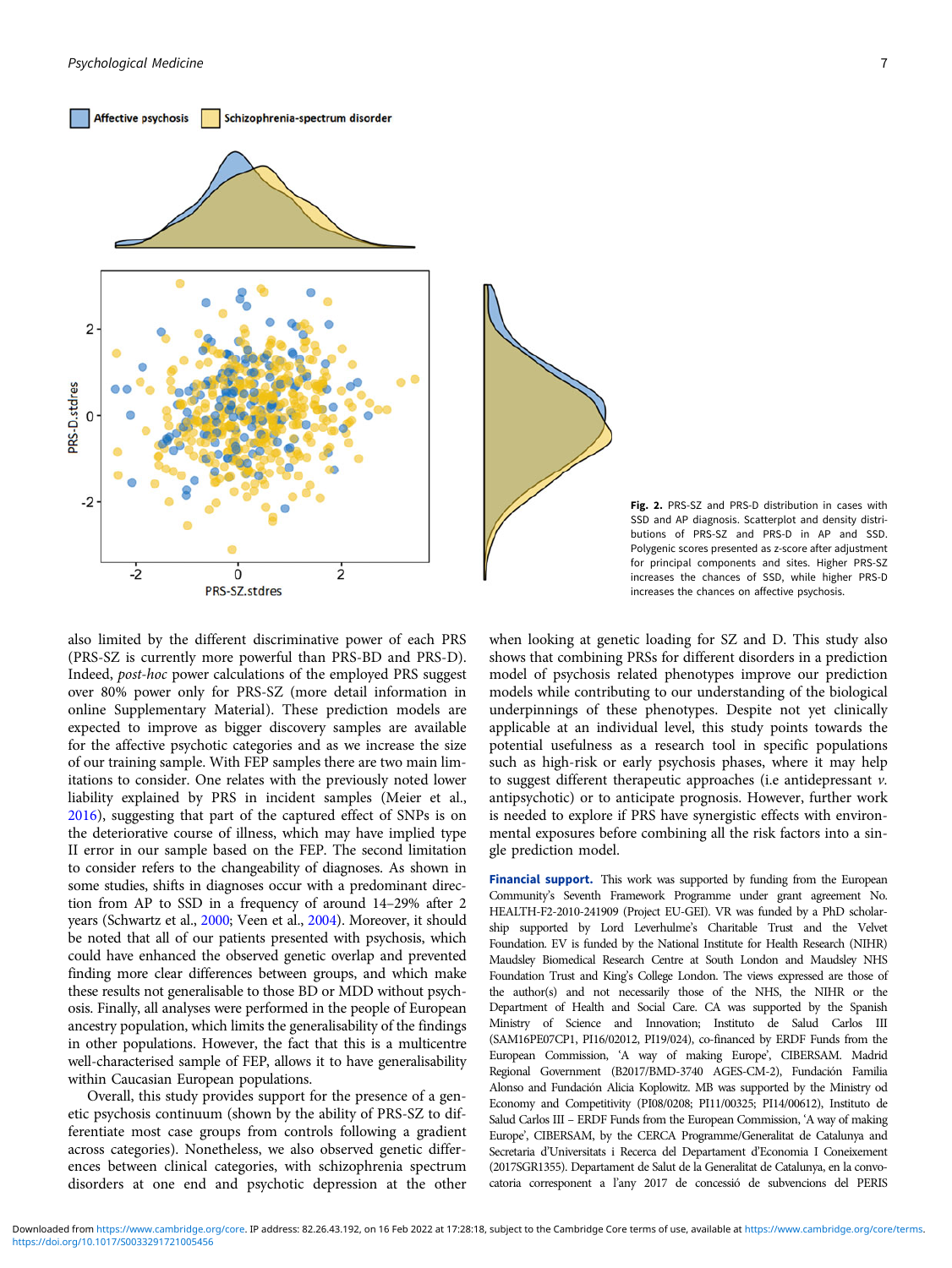<span id="page-7-0"></span>

Fig. 3. Visual representation of PRSs distribution across diagnosis categories. Conceptual multidimensional distribution of SNPs for Schizophrenia, bipolar disorder and depression across clinical groups. Based on mean case–control differences, using control as a reference of Standardised Residuals of PRS for SZ, BD and D adjusted by site and 10 principal components.

2016-2020, modalitat Projectes de recerca orientats a l'atenció primària, amb el codi d'expedient SLT006/17/00345; and grateful for the support of the Institut de Neurociències, Universitat de Barcelona.

Conflicts of interest. Dr Arango. has been a consultant to or has received honoraria or grants from Acadia, Angelini, Gedeon Richter, Janssen Cilag, Lundbeck, Minerva, Otsuka, Roche, Sage, Servier, Shire, Schering Plough, Sumitomo Dainippon Pharma, Sunovion and Takeda. Dr Bernardo has been a consultant for, received grant/research support and honoraria from, and been on the speaker's/advisory board of ABBiotics, Adamed, Angelini, Casen Recordati, Janssen-Cilag, Lundbeck, Otsuka, Menarini and Takeda. Dr Peter B. Jones declare to have consulted for Ricordati and Janssen. The rest of the authors have no conflicts of interest to declare in relation to the work presented in this paper.

Ethical standards. The authors assert that all procedures contributing to this work comply with the ethical standards of the relevant national and institutional committees on human experimentation and with the Helsinki Declaration of 1975, as revised in 2008.

Supplementary material. The supplementary material for this article can be found at <https://doi.org/10.1017/S0033291721005456>

<sup>1</sup>Psychosis Studies, Institute of Psychiatry, Psychology and Neuroscience, King's College of London, London, UK; <sup>2</sup>Instituto de Investigación Sanitaria de Sevilla, IBiS, Hospital Universitario Virgen del Rocío, Department of Psychiatry, Universidad de Sevilla, Sevilla, Spain; <sup>3</sup>Service of General Psychiatry, Treatment and Early Intervention in Psychosis Program, Lausanne University Hospital (CHUV), Lausanne, Switzerland; <sup>4</sup>Social, Genetics and Developmental Psychiatry Centre, Institute of Psychiatry, Psychology and Neuroscience, King's College London, London, UK; <sup>5</sup>Department of Health Service and Population Research, Institute of Psychiatry, Psychology and Neuroscience, King's College London, London, UK; <sup>6</sup>Psychiatry Residency Training Program, Faculty of Medicine and Psychology, Sapienza University of Rome, Rome, Italy; <sup>7</sup>Department of Experimental Biomedicine and Clinical Neuroscience, University of Palermo, Palermo, Italy; <sup>8</sup>Psylife Group, Division of Psychiatry, University College London, London, UK; <sup>9</sup>Department of Mental Health and Addiction Services, ASP Crotone, Crotone, Italy; <sup>10</sup>Section of Psychiatry, Department of Biomedicine, Neuroscience and advanced Diagnostic (BiND), University of Palermo, Palermo, Italy;  $11$ Section of Psychiatry, Department of Neuroscience, Biomedicine and Movement, University of Verona, Verona, Italy; <sup>12</sup>Bologna Transcultural Psychosomatic Team (BoTPT), Department of Medical and Surgical Science, Alma Mater Studiorum Università di Bologna, Bologna, Italy; 13Neuropsychiatrie Translationnelle, INSERM, U955, Faculté de Santé, Université Paris Est, Créteil, France; <sup>14</sup>Rivierduinen Institute for Mental Health Care, Leiden, The Netherlands; <sup>15</sup>Department of Psychiatry and Neuropsychology, School for Mental Health and Neuroscience, South Limburg Mental Health Research and Teaching Network, Maastricht University Medical Centre, Maastricht, The Netherlands; <sup>16</sup>Department of Psychiatry, Early Psychosis Section, Amsterdam UMC, University of Amsterdam, Amsterdam, The Netherlands; <sup>17</sup>Department of Psychiatry, Icahn School of Medicine at Mount Sinai, New York, USA; 18Université Clermont Auvergne, Clermont-Ferrand, France; <sup>19</sup>Department of Psychiatry, Psychiatric Genetic Group, Instituto de Investigación Sanitaria de Santiago de Compostela, Complejo Hospitalario Universitario de Santiago de Compostela, Santiago, Spain; <sup>20</sup>Instituto de Investigación Sanitaria del Principado de Asturias (ISPA), Oviedo, Spain; <sup>21</sup>Department of Medicine, Psychiatry Area, School of Medicine, Universidad de Oviedo, Centro de Investigación Biomédica en Red de Salud Mental (CIBERSAM), Oviedo, Spain; <sup>22</sup>Barcelona Clinic Schizophrenia Unit. Neuroscience Institute, Hospital Clinic of Barcelona, University of Barcelona, Institut d'Investigacions Biomèdiques August Pi I Sunyer, Biomedical Research Networking Centre in Mental Health (CIBERSAM), Barcelona, Spain; <sup>23</sup>Department of Child and Adolescent Psychiatry, Institute of Psychiatry and Mental Health, Hospital General Universitario Gregorio Marañón, School of Medicine, Universidad Complutense, IiSGM, CIBERSAM, Madrid, Spain; <sup>24</sup>Department of Psychiatry, University of Cambridge, Cambridge, UK; <sup>25</sup>CAMEO Early Intervention Service, Cambridgeshire & Peterborough NHS Foundation Trust, Cambridge, UK; <sup>26</sup>Division of Psychological Medicine and Clinical Neurosciences, MRC Centre for Neuropsychiatric Genetics and Genomics, Cardiff University, Cardiff, UK; <sup>27</sup>Centre for Genomic Sciences, Li KaShing Faculty of Medicine, The University of Hong Kong, Hong Kong, Hong Kong and <sup>28</sup>Department Psychiatry, Brain Centre Rudolf Magnus, Utrecht University Medical Centre, Utrecht, The Netherlands

## References

Allardyce, J., Leonenko, G., Hamshere, M., Pardiñas, A. F., Forty, L., Knott, S., … Escott-Price, V. (2017). Association between schizophrenia-related polygenic liability and the occurrence and level of mood-incongruent psychotic symptoms in bipolar disorder. JAMA Psychiatry, 75, 28–35.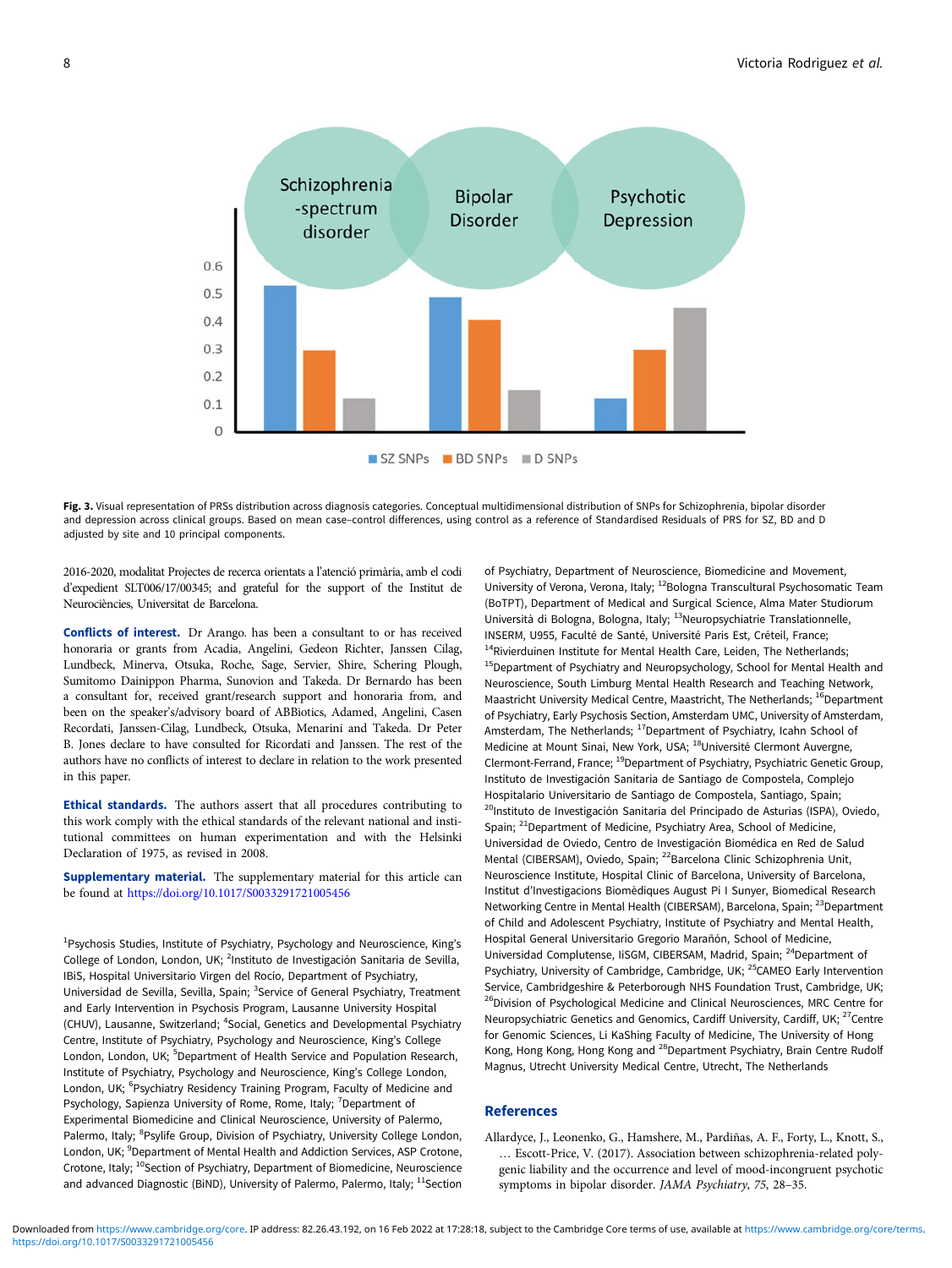- <span id="page-8-0"></span>American Psychiatric Association (1994). Diagnostic and statistical manual of mental disorders: DSM-IV (4th ed.). T Washington, DC: American Psychiatric Association.
- Bland, J. M., & Altman, D. G. (1995). Multiple significance tests: The Bonferroni method. BMJ, 310, 170.
- Cardno, A. G., & Owen, M. J. (2014). Genetic relationships between schizophrenia, bipolar disorder, and schizoaffective disorder. Schizophrenia Bulletin, 40, 504–515.
- Cardno, A. G., Rijsdijk, F. V., Sham, P. C., Murray, R. M., & McGuffin, P. (2002). A twin study of genetic relationships between psychotic symptoms. American Journal of Psychiatry, 159, 539–545.
- Charney, A. W., Ruderfer, D. M., Stahl, E. A., Moran, J. L., Chambert, K., Belliveau, R. A., … Sklar, P. (2017). Evidence for genetic heterogeneity between clinical subtypes of bipolar disorder. Translational Psychiatry, 7(1), e993.
- Choi, S. W., & O'Reilly, P. F. (2019). PRSice-2: Polygenic risk score software for biobank-scale data. GigaScience, 8(7), giz082.
- Craddock, N., & Owen, M. J. (2005). The beginning of the end for the Kraepelinian dichotomy. British Journal of Psychiatry, 186, 364–366.
- Craddock, N., & Owen, M. J. (2010). The Kraepelinian dichotomy going, going … but still not gone. The British Journal of Psychiatry: the Journal of Mental Science, 196, 92–95.
- Cross-Disorder Group of the Psychiatric Genomics Consortium SH, Lee, S. H., Ripke, S., Neale, B. M., Faraone, S. V., Purcell, S. M., … International Inflammatory Bowel Disease Genetics Consortium (IIBDGC) (2013). Genetic relationship between five psychiatric disorders estimated from genome-wide SNPs. Nature Genetics, 45, 984–994.
- Curtis, D. (2018). Polygenic risk score for schizophrenia is more strongly associated with ancestry than with schizophrenia. Psychiatric Genetics, 28, 85–89.
- Demjaha, A., Lappin, J. M., Stahl, D., Patel, M. X., MacCabe, J. H., Howes, O. D., … Murray, R. M. (2017). Antipsychotic treatment resistance in firstepisode psychosis: Prevalence, subtypes and predictors. Psychological Medicine, 47, 1981–1989.
- Demjaha, A., MacCabe, J. H., & Murray, R. M. (2012). How genes and environmental factors determine the different neurodevelopmental trajectories of schizophrenia and bipolar disorder. Schizophrenia Bulletin, 38, 209–214.
- Dennison, C., Legge, S., Hubbard, L., Lynham, A., Holmans, P., Cardno, A., … Walters, J. (2020). S178. Should Schizoaffective disorder depressed-type be distinct from schizophrenia? Analyses of genetic liability and lifetime clinical characteristics. Schizophrenia Bulletin, 46, S105–S106.
- Di Forti, M., Quattrone, D., Freeman, T. P., Tripoli, G., Gayer-Anderson, C., Quigley, H., … van der Ven, E. (2019). The contribution of cannabis use to variation in the incidence of psychotic disorder across Europe (EU-GEI): A multicentre case–control study. The Lancet Psychiatry, 6, 427–436.
- Dudbridge, F. (2013). Power and predictive accuracy of polygenic risk scores. PLOS genetics, 9, e1003348.
- Evans, D. M., Visscher, P. M., & Wray, N. R. (2009). Harnessing the information contained within genome-wide association studies to improve individual prediction of complex disease risk. Human Molecular Genetics, 18, 3525–3531.
- Gayer-Anderson, C., Jongsma, H. E., Di Forti, M., Quattrone, D., Velthorst, E., de Haan, L., … Morgan, C. (2020). The EUropean network of national schizophrenia networks studying gene–environment interactions (EU-GEI): Incidence and first-episode case–control programme. Social Psychiatry and Psychiatric Epidemiology, 55, 645–657.
- Goldberg, T. E. (1999). Some fairly obvious distinctions between schizophrenia and bipolar disorder. Schizophrenia Research, 39, 127–132.
- Green, M. F. (2006). Cognitive impairment and functional outcome in schizophrenia and bipolar disorder. The Journal of Clinical Psychiatry, 67(Suppl. 9), 3–8, discussion 36–42.
- Hill, S. K., Harris, M. S. H., Herbener, E. S., Pavuluri, M., & Sweeney, J. A. (2007). Neurocognitive allied phenotypes for schizophrenia and bipolar disorder. Schizophrenia Bulletin, 34, 743–759.
- Howard, D. M., Adams, M. J., Clarke, T. K., Hafferty, J. D., Gibson, J., Shirali, M., … McIntosh, A. M. (2019). Genome-wide meta-analysis of depression

identifies 102 independent variants and highlights the importance of the prefrontal brain regions. Nature Neuroscience, 22, 343–352.

- Jongsma, H. E., Gayer-Anderson, C., Lasalvia, A, Quattrone, D., Mulè, A., Szöke, A., … European Network of National Schizophrenia Networks Studying Gene-Environment Interactions Work Package 2 (EU-GEI WP2) Group (2018) Treated incidence of psychotic disorders in the multinational EU-GEI study. JAMA Psychiatry 75, 36.
- Kendler, K. S., Ohlsson, H., Sundquist, J., & Sundquist, K. (2021). Family genetic risk scores and the genetic architecture of major affective and psychotic disorders in a Swedish national sample. JAMA Psychiatry, 78, 735–743.
- Krabbendam, L., Arts, B., van Os, J., & Aleman, A. (2005). Cognitive functioning in patients with schizophrenia and bipolar disorder: A quantitative review. Schizophrenia Research, 80, 137–149.
- Kraepelin, E. (1899). Psychiatrie: Ein Lehrbuch für Studirende und Aerzte (Vol. 1). Barth: Americana.
- Lee, P. H., Anttila, V., Won, H., Feng, Y. C. A., Rosenthal, J., Zhu, Z., … Smoller, J. W. (2019). Genomic relationships, novel loci, and pleiotropic mechanisms across eight psychiatric disorders. Cell Press Cell, 179, 1469–1482.e11.
- Lewis, C. M., & Vassos, E. (2017). Prospects for using risk scores in polygenic medicine. Genome Medicine, 9, 96.
- Mallett, R., Leff, J., Bhugra, D., Pang, D., & Zhao, J. H. (2002). Social environment, ethnicity and schizophrenia. Social Psychiatry and Psychiatric Epidemiology, 37, 329–335.
- Markota, M., Coombes, B. J., Larrabee, B. R., McElroy, S. L., Bond, D. J., Veldic, M., … Biernacka, J. M. (2018). Association of schizophrenia polygenic risk score with manic and depressive psychosis in bipolar disorder. Translational Psychiatry, 8, 188.
- McGuffin, P., Farmer, A., & Harvey, I. (1991). A polydiagnostic application of operational criteria in studies of psychotic illness development and reliability of the OPCRIT system. Archives of General Psychiatry, 48, 764–770.
- Meier, S. M., Agerbo, E., Maier, R., Pedersen, C. B., Lang, M., Grove, J., … Mattheisen, M. (2016). High loading of polygenic risk in cases with chronic schizophrenia. Molecular Psychiatry, 21, 969–974.
- Murray, R. M., Sham, P., Van Os, J., Zanelli, J., Cannon, M., & McDonald, C. (2004). A developmental model for similarities and dissimilarities between schizophrenia and bipolar disorder. Schizophrenia Research, 71, 405–416.
- Purcell, S. M., Wray, N. R., Stone, J. L., Visscher, P. M., O'Donovan, M. C., Sullivan, P. F., … Sklar, P. (2009). Common polygenic variation contributes to the risk of schizophrenia and bipolar disorder. Nature, 460, 748–752.
- Quattrone, D., Di Forti, M., Gayer-Anderson, C., Ferraro, L., Jongsma, H. E., Tripoli, G., … Reininghaus, U. (2018). Transdiagnostic dimensions of psychopathology at first-episode psychosis: Findings from the multinational EU-GEI study. Psychological Medicine, 49, 1–14.
- Ripke, S., Neale, B. M., Corvin, A., Walters, J. T., & Schizophrenia Working Group of the Psychiatric Genomics Consortium (2014). Biological insights from 108 schizophrenia-associated genetic loci. Nature, 511, 421–427.
- Ripke, S., Wray, N. R., Lewis, C. M., Hamilton, S. P., Weissman, M. M., Breen, G., … Sullivan, P. F. (2013). A mega-analysis of genome-wide association studies for major depressive disorder. Molecular Psychiatry, 18, 497–511.
- Savage, J. E., Jansen, P. R., Stringer, S., Watanabe, K., Bryois, J., de Leeuw, C. A., … Posthuma, D. (2018). Genome-wide association meta-analysis in 269 867 individuals identifies new genetic and functional links to intelligence. Nature Genetics, 50, 912–919.
- Schwartz, J. E., Fennig, S., Tanenberg-Karant, M., Carlson, G., Craig, T., Galambos, N., & Bromet, E. J. (2000). Congruence of diagnoses 2 years after a first-admission diagnosis of psychosis. Archives of General Psychiatry, 57, 593–600.
- Smoller, J. W., Andreassen, O. A., Edenberg, H. J., Faraone, S. V., Glatt, S. J., & Kendler, K. S. (2019). Psychiatric genetics and the structure of psychopathology. Molecular Psychiatry, 24, 409–420.
- Stahl, E. A., Breen, G., Forstner, A. J., McQuillin, A., Ripke, S., Trubetskoy, V., … Sklar, P. (2019). Genome-wide association study identifies 30 loci associated with bipolar disorder. Nature Genetics, 51, 793–803.
- Tesli, M., Espeseth, T., Bettella, F., Mattingsdal, M., Aas, M., Melle, I., … Andreassen, O. A. (2014). Polygenic risk score and the psychosis continuum model. Acta Psychiatrica Scandinavica, 130, 311–317.